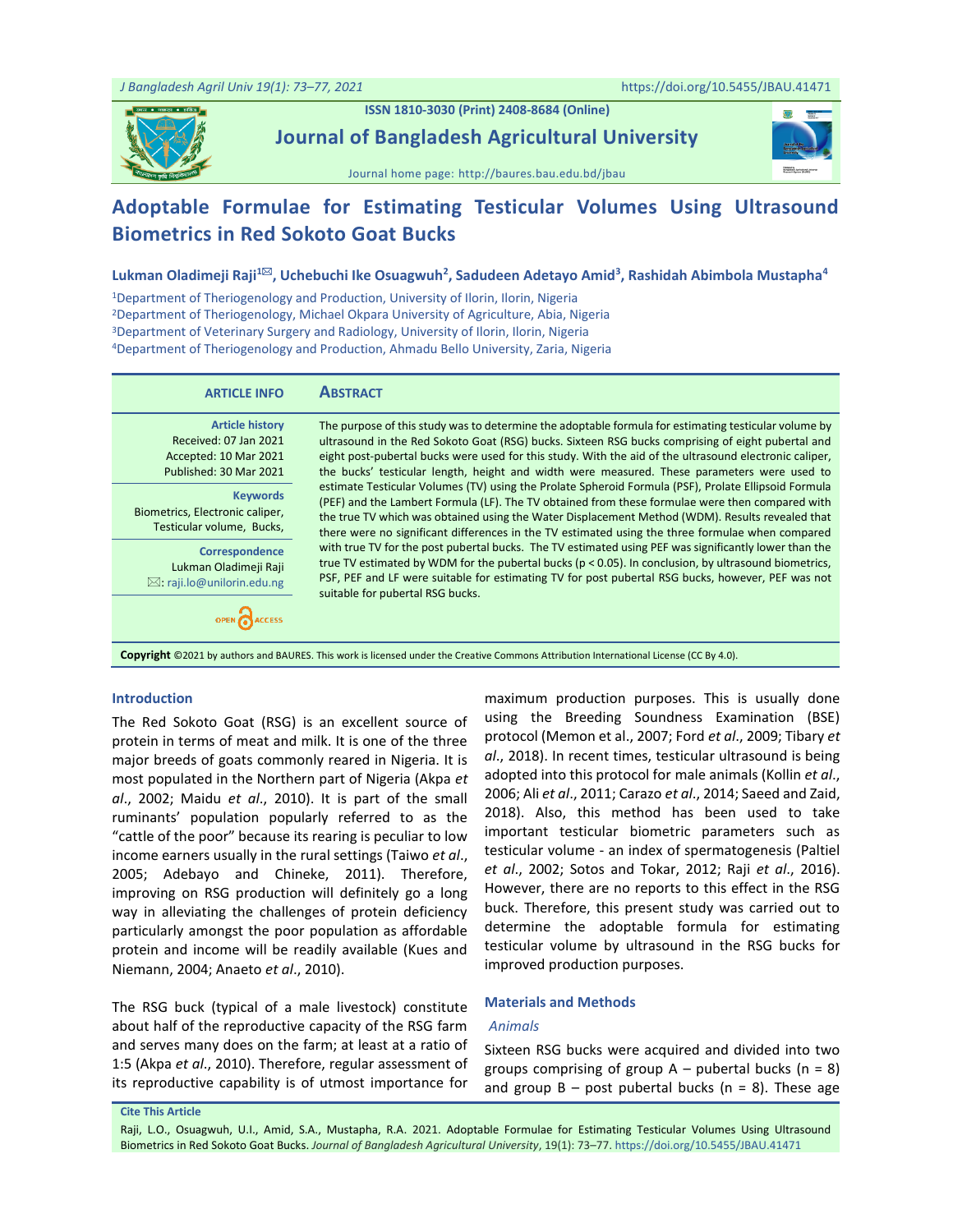categories were determined by a preliminary study in which the bucks were electro-ejaculated and semen collected were analyzed. The RSG bucks that spermatozoa were observed in their ejaculate for the first time were categorized as pubertal bucks (six-month old bulks) while those that the semen characteristics were similar to those described in a study on West African Dwarf bucks (Raji and Ajala, 2015) for fully matured bucks were categorized as the post pubertal RSG bucks (two-year old bulks). The bucks were kept and stabilized at the goat unit of the Faculty of Veterinary Medicine, University of Ilorin, Ilorin, Kwara State, Nigeria.

# *Testicular ultrasound and biometrics*

The mobile ultrasound machine (4Vet Mini made by Draminski) was used in this study. The bucks were properly restrained; the testes were thoroughly cleaned with cotton wool soaked in methylated alcohol before ultrasound gel was generously applied on them. The testes were not shaved because the hair on them were not significant enough to cause any obstruction to the sonogram. Testicular ultrasound was carried out on transverse and longitudinal planes on the right and left testes. The electronic caliper on the ultrasound machine was used to take important parameters such as testicular width, length, height and volume.

## Testicular width

This was measured on the Transverse Plane as (TP) as the widest diameter between the lateral and the medial aspects of the testis (Figure 1).



Figure 1. Sonogram showing the width of testis of red Sokoto goat buck (A–B) on transverse plane.

# Testicular length

This was measured on the Longitudinal Plane (LP) as the distance between the most cranial part and most caudal part of the testis using the ultrasound electronic caliper (Figure 2).



Figure 2. Sonogram showing the length (C–D) and height (E–F) of red sokoto buck testis (A–B) on longitudinal plane.

# Testicular height

This was measured on the LP as the distance between the highest ventral points to the lowest dorsal points on the testis (Figure 2).

## Testicular volume

Testicular Volume (TV) was then estimated from the Testicular Width (TW), Length (L) and Height (H) using the Prolate Ellipsoid Formula (PSF), Prolate Spheroid Formula (PSF) and Lambert Formula (LF) as described earlier (Sotos and Tokar, 2012; Raji *et al*., (2016). The formulas are as follows:

The Prolate Ellipsoid Formula (PEF) =  $L \times H \times W \times 0.52$  cm<sup>3</sup> The Prolate Spheroid Formula (PSF) =  $L \times W^2 \times 0.52$  cm<sup>3</sup> The Lambert Formula (LF) =  $L \times H \times W \times 0.71$  cm<sup>3</sup>

The TV obtained by testicular ultrasound were then compared with the true testicular volumes obtained by the Water Displacement Method (WDM). The WDM was done as described earlier by Raji *et al*., (2016). Briefly, the testes were harvested, separated from the epididymides and put in calibrated measuring cylinder filled with normal saline. The volume of normal saline the testis displaced, was taken as its volume, representing the true testicular volume.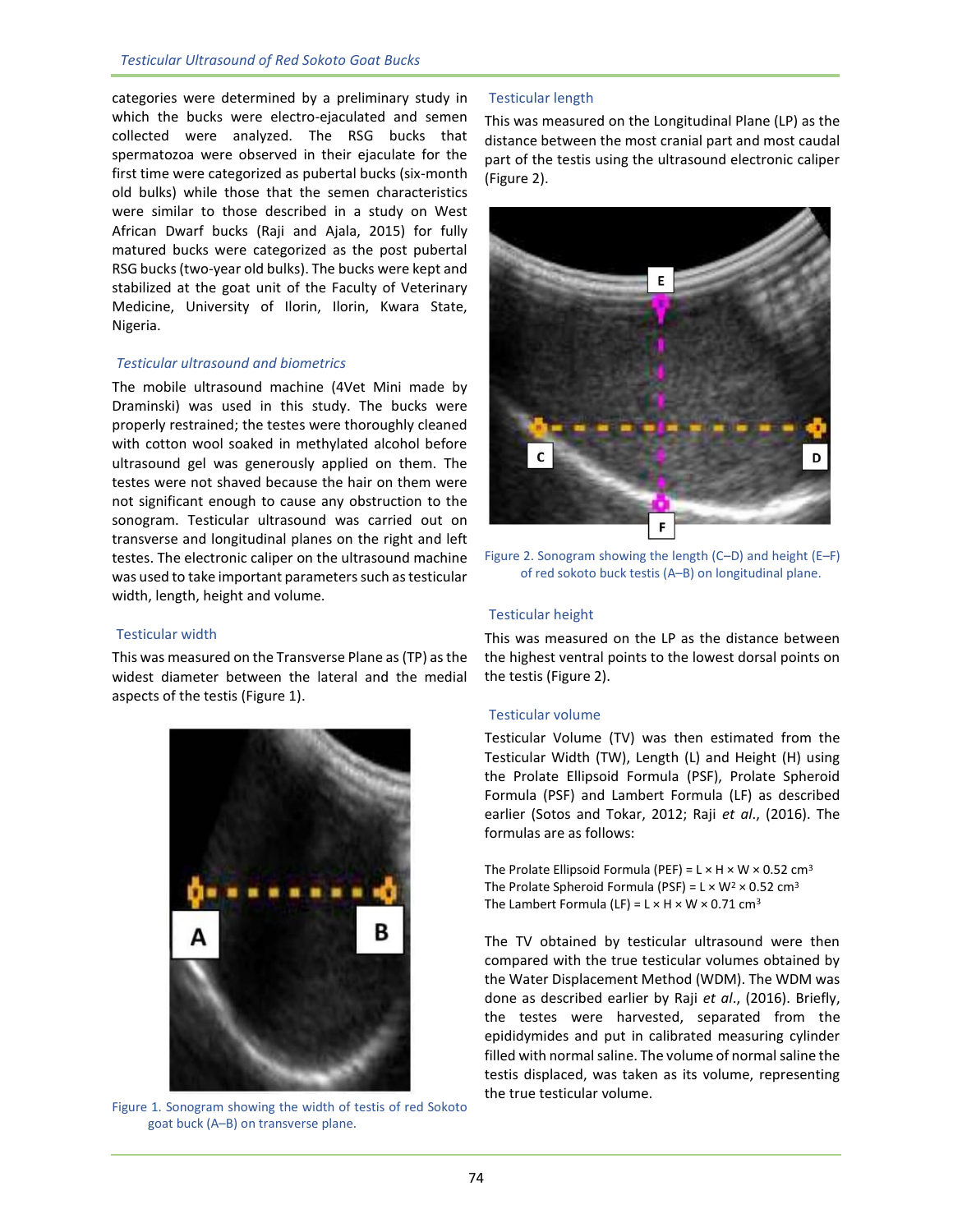

Figure 3. Sonogram of the testes of post pubertal red Sokoto buck showing the mediastinum testis, testicular parenchyma and scrotal wall.

#### *Statistics*

Data obtained were expressed as means ± standard deviation. One-way Analysis of Variance (ANOVA) followed by Dunnet's *post hoc* test and independent samples t-test were used to analyze the data. Values of p < 0.05 were considered significant.

#### **Results**

The results of testicular ultrasound biometrics for the pubertal and post pubertal RSG bucks were as presented on Tables (1-5). Table 1 and Table 2 show the testicular volumes estimated using the WDM, PSF, PEF and LF for each of the right and left testes for the pubertal and post pubertal bucks respectively.

Table 3 shows the comparison of true testicular volumes of both testes for the pubertal bucks obtained using the WDM with the testicular volumes obtained using the PSF, PEF and LF. There were no significant differences in the TV estimated using the PSF ( $p = 0.00$ ) and LF ( $p = 0.01$ ) when compared with the true TV obtained using the WDM. The testicular volume estimated using the PEF was significantly lower (p*=* 0.08) than those obtained using the WDM in the pubertal bucks.

Table 4 shows the results for the post pubertal RSG bucks true TV obtained using the WDM compared with the TV obtained using the PSF, PEF and LF. There were no significant differences in the TV estimated using PSF (p *=*  0.00), PEF (*p=* 0.01) and LF (p*=* 0.03) methods when compared to that obtained using the WDM.

Table 5 shows a comparison of the TV estimated using the WDM, PSF, PEF and LF for pubertal and post pubertal bucks. The mean TV obtained using the WDM, PSF, PEF and LF were all significantly higher (*p* < 0.05) in post pubertal bucks compared to those of the pubertal bucks.

Table 1: Estimation of testicular volumes of pubertal goat bucks (mean ± SD) of the right and left testes by ultrasound using the prolate ellipsoid formula, prolate spheroid formula, Lambert formula and compared with true testicular volume estimated using the water displacement method.

| <b>Goats</b>       | <b>RT-TV-WDM</b>           | <b>RT-TV-PSF</b> | <b>RT-TV-LF</b>            | <b>RT-TV-PEF</b>  | LT-TV-WDM          | <b>LT-TV-PSF</b>  | LT-TV-LF          | <b>LT-TV-PEF</b>   |
|--------------------|----------------------------|------------------|----------------------------|-------------------|--------------------|-------------------|-------------------|--------------------|
|                    | $\textsf{(cm}^3\textsf{)}$ | (cm $^3$ )       | $\textsf{(cm}^3\textsf{)}$ | $\textsf{(cm}^3)$ | (cm <sup>3</sup> ) | $\textsf{(cm}^3)$ | $\textsf{(cm}^3)$ | (cm <sup>3</sup> ) |
|                    | 40.1                       | 39.5             | 44.3                       | 29.4              | 39.4               | 40.3              | 43.9              | 30.1               |
|                    | 39.0                       | 38.3             | 42.7                       | 29.2              | 39.6               | 39.1              | 41.8              | 28.7               |
| 3                  | 36.1                       | 35.6             | 40.7                       | 30.0              | 37.0               | 36.5              | 39.6              | 29.6               |
| 4                  | 42.3                       | 41.9             | 47.0                       | 34.4              | 41.2               | 40.7              | 46.5              | 35.2               |
| Mean<br>$(\pm SD)$ | $39.4 \pm 2.6$             | $38.8 \pm 2.6$   | $43.7 \pm 2.7$             | $30.8 \pm 2.5$    | $39.3 \pm 1.7$     | $39.2 \pm 1.9$    | $43.0 \pm 2.9$    | $30.9 \pm 2.9$     |

Keys: RT- Right Testes; LT- Left Testes; TV- Testicular Volume; WDM- water displacement method; PSF- Prolate Spheroid Formula; LF- Lambert Formula; Prolate Ellipsoid Formula; SD- Standard Deviation

Table 2. Estimation of testicular volumes of post pubertal goat bucks' (mean ± SD) of the right and left testes estimated by ultrasound using the prolate ellipsoid formula, prolate spheroid formula, Lambert formula and compared with true testicular volume estimated using the water displacement method.

| <b>Goats</b>  | RT-TV-                   | <b>RT-TV-PSF</b> | <b>RT-TV-LF</b>        | <b>RT-TV-PEF</b> | LT-TV-WDM                  | <b>TV-PSF</b>     | $TV-LF$ (cm <sup>3</sup> ) | <b>TV-PEF</b>     |
|---------------|--------------------------|------------------|------------------------|------------------|----------------------------|-------------------|----------------------------|-------------------|
|               | $WDM$ (cm <sup>3</sup> ) | (cm $^3$ )       | $\text{(cm}^3\text{)}$ | (cm $^3)$        | $\textsf{(cm}^3\textsf{)}$ | $\textsf{(cm}^3)$ |                            | $\textsf{(cm}^3)$ |
|               | 83.9                     | 86.1             | 87.6                   | 64.3             | 83.0                       | 87.2              | 86.9                       | 65.7              |
| 2             | 87.8                     | 90.2             | 96.4                   | 70.6             | 86.9                       | 89.5              | 95.1                       | 71.5              |
| 3             | 75.3                     | 75.8             | 87.4                   | 64.0             | 76.4                       | 76.3              | 88.6                       | 63.4              |
| 4             | 88.1                     | 89.5             | 111.3                  | 81.5             | 89.3                       | 90.4              | 110.8                      | 80.2              |
| Mean<br>I:CDY | $83.8 \pm 6.0$           | $85.4 \pm 6.6$   | $95.7 \pm 11.2$        | $70.1 \pm 8.2$   | $83.9 \pm 5.6$             | $85.9 \pm 6.5$    | $95.4 \pm 10.9$            | $70.2 \pm 7.5$    |

(±SD)

Keys: RT- Right Testes; LT- Left Testes; TV- Testicular Volume; WDM- water displacement method; PSF- Prolate Spheroid Formula; LF- Lambert Formula; Prolate Ellipsoid Formula; SD- Standard Deviation.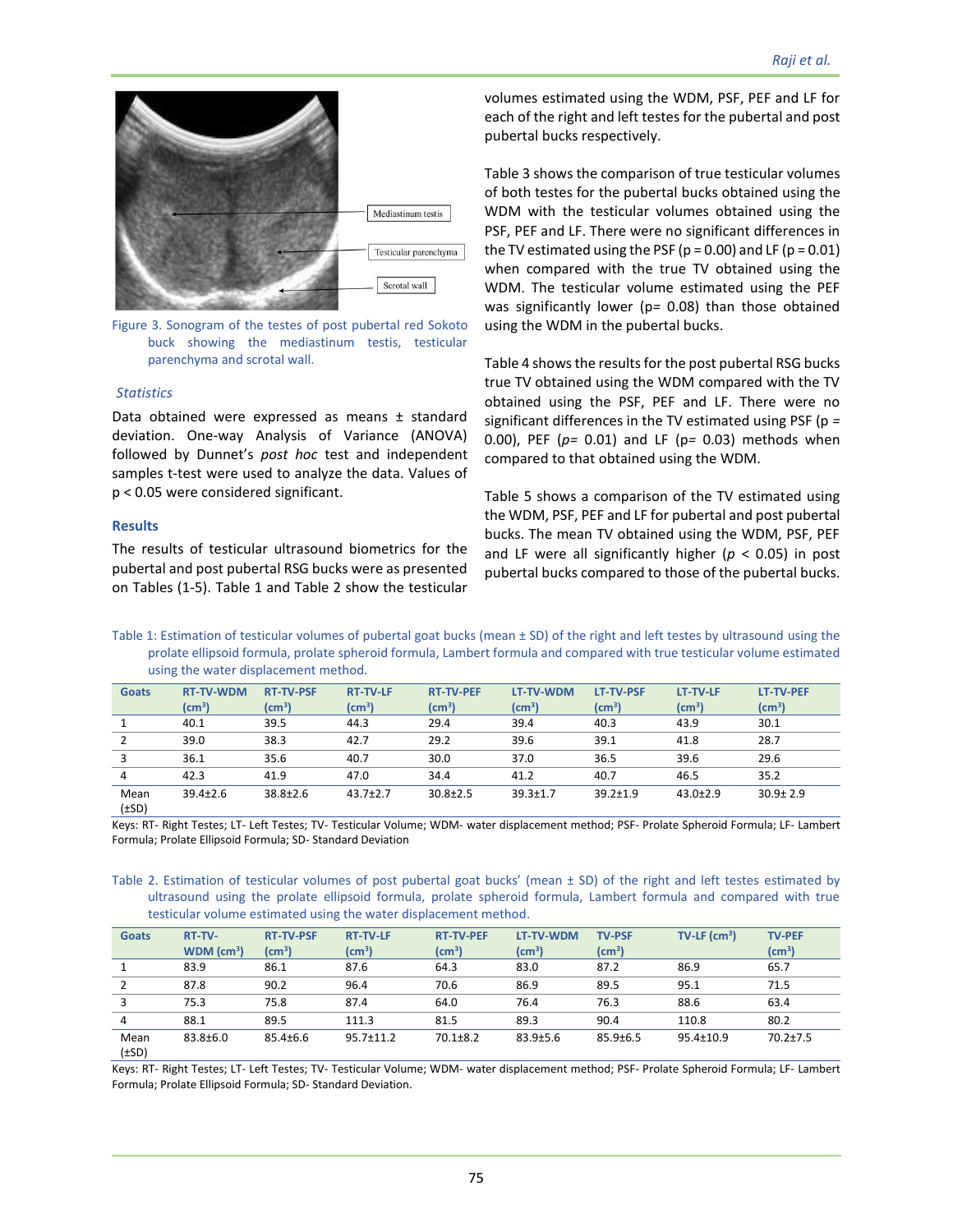|                                                | Table 3. Estimation testicular volumes of pubertal goat bucks' testicular volumes (means ± SD) of both testes by ultrasound using |
|------------------------------------------------|-----------------------------------------------------------------------------------------------------------------------------------|
|                                                | the prolate ellipsoid formula, prolate spheroid formula, Lambert formula and compared with true testicular volume                 |
| estimated using the water displacement method. |                                                                                                                                   |

| <b>Goats</b>    | $TV-WDM$ (cm <sup>3</sup> )   | $TV-PSF$ (cm <sup>3</sup> ) | $TV-LF$ (cm <sup>3</sup> ) | $TV-PEF$ (cm <sup>3</sup> )   |
|-----------------|-------------------------------|-----------------------------|----------------------------|-------------------------------|
|                 | 79.5                          | 79.8                        | 88.2                       | 59.5                          |
|                 | 78.6                          | 77.4                        | 84.5                       | 57.9                          |
|                 | 73.1                          | 72.1                        | 80.3                       | 59.6                          |
| 4               | 83.5                          | 82.6                        | 93.5                       | 69.6                          |
| Mean $(\pm SD)$ | $78.7 \pm 4.3$ <sup>*ad</sup> | $78.0 \pm 4.5$              | $86.6 \pm 5.6$             | $61.6 \pm 5.4$ <sup>*da</sup> |

\*significant at *p* < 0.05; TV- Testicular Volume; WDM- water displacement method; PSF- Prolate Spheroid Formula; LF- Lambert Formula; Prolate Ellipsoid Formula.

Table 4. Red Sokoto post pubertal goat bucks' testicular volumes of both testes estimated by ultrasound using the prolate ellipsoid formula, prolate spheroid formula, Lambert formula and compared with true testicular volume estimated using the water displacement method (expressed in mean ± standard deviation).

| <b>Goats</b>    | $TV-WDM$ (cm <sup>3</sup> ) | $TV-PSF$ (cm <sup>3</sup> ) | $TV-LF$ (cm <sup>3</sup> ) | $TV-PEF$ (cm <sup>3</sup> ) |
|-----------------|-----------------------------|-----------------------------|----------------------------|-----------------------------|
|                 | 166.9                       | 173.3                       | 174.5                      | 130.0                       |
|                 | 174.7                       | 179.7                       | 191.5                      | 142.1                       |
|                 | 151.7                       | 152.1                       | 176.0                      | 127.4                       |
| 4               | 177.4                       | 179.9                       | 222.1                      | 161.7                       |
| Mean $(\pm SD)$ | $167.7 \pm 11.5$            | $171.3 \pm 13.1$            | $191.0 \pm 22.1$           | $140.3 \pm 15.6$            |

\*significant at *p* < 0.05; TV- Testicular Volume; WDM- water displacement method; PSF- Prolate Spheroid Formula; LF- Lambert Formula; Prolate Ellipsoid Formula.

Table 5. Comparison of the testicular volumes estimated using the WDM, PSF, PEF and LF for pubertal and post pubertal Red Sokoto bucks

| <b>Goats</b>  | $TV-WDM$ (cm <sup>3</sup> )     | $TV-PSF$ (cm <sup>3</sup> )   | $TV-LF$ (cm <sup>3</sup> )      | $TV-PEF$ (cm <sup>3</sup> )     |
|---------------|---------------------------------|-------------------------------|---------------------------------|---------------------------------|
| Pubertal      | $78.7 \pm 4.3$ <sup>*ab</sup>   | $78.0 \pm 4.5$ <sup>*ab</sup> | $86.6 \pm 5.6$ *ab              | $61.6 \pm 5.4$ <sup>*ab</sup>   |
| Post pubertal | $167.7 \pm 11.5$ <sup>*ba</sup> | $171.3 + 13.1$ <sup>*ba</sup> | $191.0 \pm 22.1$ <sup>*ba</sup> | $140.3 \pm 15.6$ <sup>*ba</sup> |

\*significant at *p* < 0.05; TV- Testicular Volume; WDM- water displacement method; PSF- Prolate Spheroid Formula; LF- Lambert Formula; Prolate Ellipsoid Formula.

## **Discussion**

In this study, testicular ultrasound biometrics was carried out to determine the adoptable formula that could be used for estimating testicular volume of pubertal and post pubertal RSG bucks with the aim of improving on their BSE protocol. Results revealed that the TV estimated using PSF and LF were not significantly different from the true TV estimated using the WDM. However, the TV estimated using the PEF were significantly lower than the true TV obtained by the WDM. These suggest that the only two of the three formulae i.e. PSF and LF can be used for estimating testicular volume for the pubertal RSG bucks. We also observed that contrary to the pubertal RSG bucks, the three formulae i.e. PSF, LF and PEF were all suitable for estimating the TV by ultrasound for the post pubertal RSG bucks as their values were not significantly different from the true TV by WDM.

The findings of our present study are contrary to the report by Raji *et al*., (2016) where they recommended the PEF as the most suitable formula for estimating testicular volume by ultrasound in post pubertal West African Dwarf (WAD) goat bucks which are a different breed of goats. Also, the values of TV for the post

pubertal RSG bucks in this study were higher than those reported earlier for fully matured WAD bucks (Raji *et al*., 2016). These variations may be attributed to the fact that these goat bucks are of two different breeds even though of the same species. This also further shows that testicular ultrasound biometrics is necessary for other breeds of goats as the data for the BSE of WAD bucks cannot be used for RSG bucks because they vary in values; also in formula for obtaining the TV for the two different breeds of goats varies as earlier highlighted. This study revealed that the use of a non-invasive methods such as testicular ultrasound in taking important reproductive parameters will replace the invasive methods which usually requires the harvest of the testes thereby compromising the reproductive lives ofsuch male animals ((Alper and Ibrahim, 2019; Fesseha, 2019).

This study also revealed that the testicular volumes of the RSG post pubertal bucks estimated by ultrasound using the PSF, PEF, LF and the WDM were significantly higher than those of the pubertal bucks. This suggests that the post pubertal bucks will potentially produce more semen than the pubertal bucks. Hence, better performances are expected from the post pubertal bucks to increase the farm population and ultimately, increase